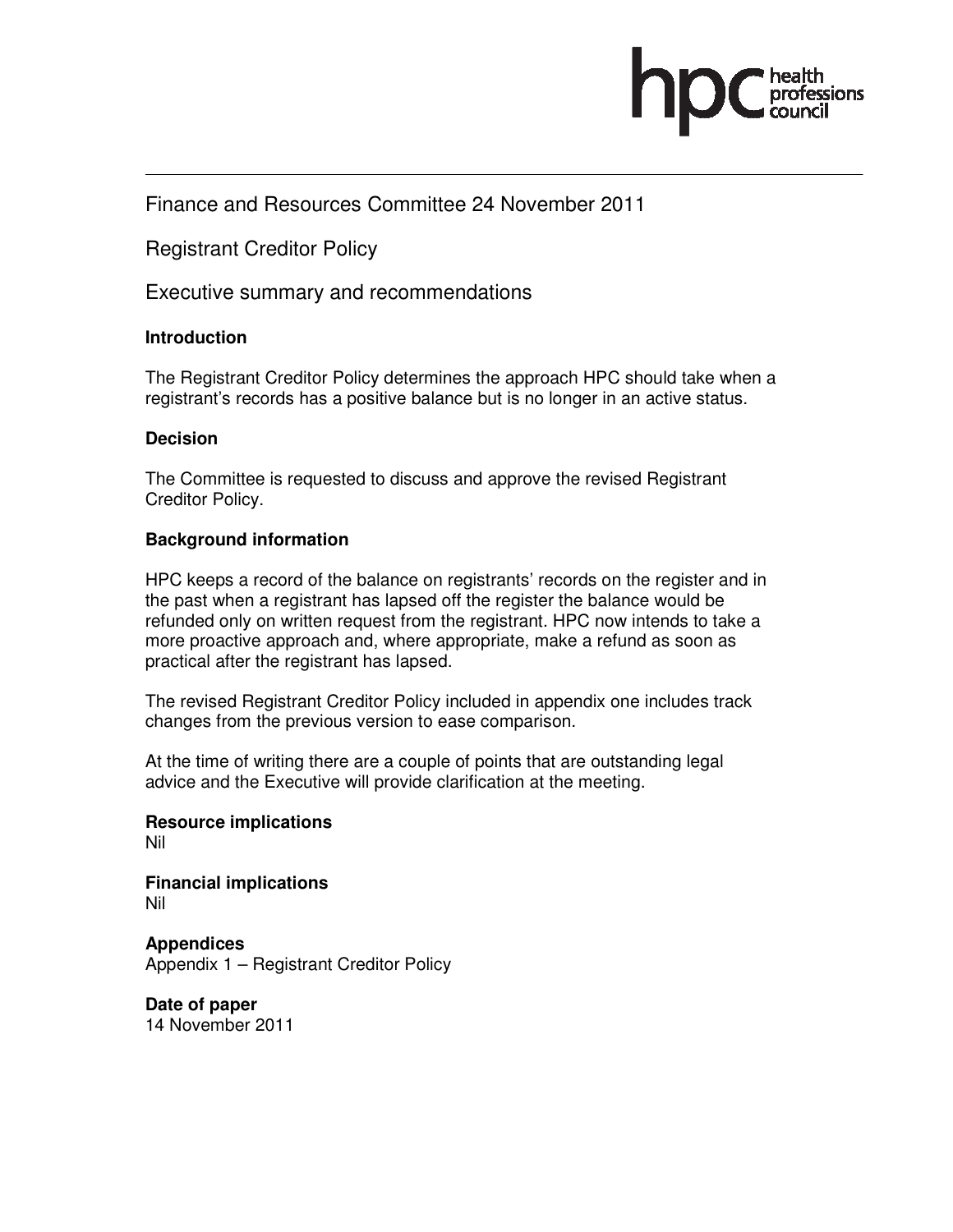# **HEALTH PROFESSIONS COUNCIL (HPC)**

# **Registrant Creditor Policy**

### **1. Introduction**

The Health Professions Council (HPC) is permitted under its fee rule legislation to obtain income from four sources:

- Scrutiny fees (international or grandparenting)
- Registration fees (graduate and non-graduate of approved programmes)
- Renewal fees
- Readmission fees

The HPC operates a bi-annual registration cycle. Regarding renewal fees, a registrant can elect to pay either the entire amount upfront for the two years or by concession, a quarterly payment every six months by direct debit. Direct debit payments are collected two months in advance of the professional cycle.

The Registrations Creditor Policy refers to creditors that HPC owe monies to relating to registration or application to register. Where the HPC has evidence that it has collected fees which it is not entitled to, then it will make good faith efforts to repay the money and without requiring the person concerned to necessarily ask for a refund.

## **2. The Creditors Procedure**

Applicants can seek a refund of their scrutiny fee in full where HPC has accepted an application which was not eligible, or the applicant has decided to withdraw their application before any assessment has been made.

Registrants can seek a refund of their registration fee, by three methods:

- Voluntary removal,
- Lapsed from the Register with a credit on their account, and
- Overpayment of monies.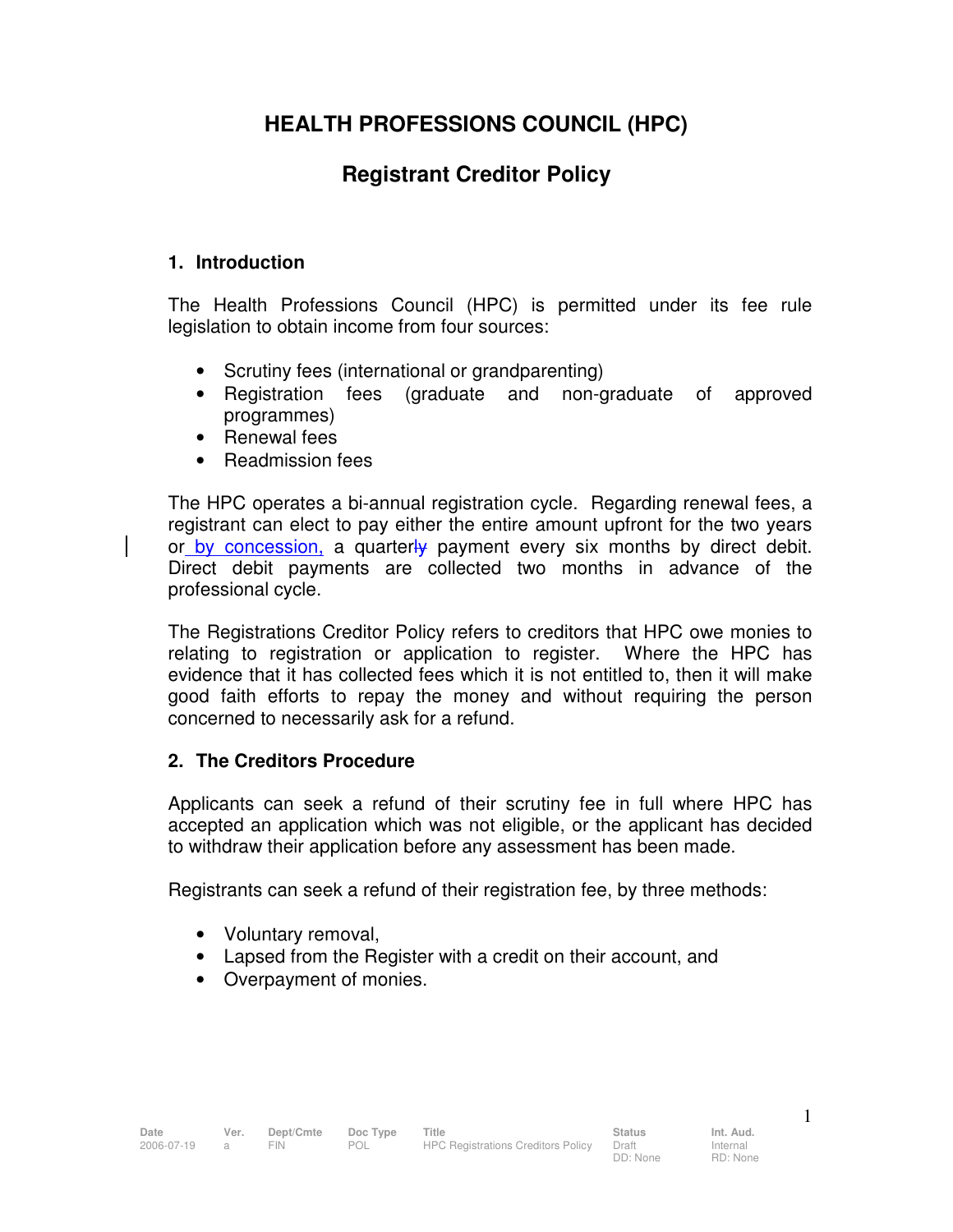The amount to refund will depend on where the registrant is in their professional cycle and their nominated method of payment.

## **3. Refunds**

HPC on a monthly basis **must** will record by application or registration number, a schedule of refunds. The refund schedule shows registrants/applicants that have been authorised a refund in Netregulate and cheques have been issuedpayment due from HPC. The schedule is as a part of the monthly Management Accounts.

Registrants will be refunded where the registrant's profession has gone into renewal and who have had their first direct debit collected but have lapsed from the register due to non-completion of the required declaration.

HPC has a service standard for sending out all refund chequesrefunds to registrants and applicants within 10 working days of the Finance department receiving notification of the refund due. Refunds cheques are sent to the correspondence address stated in NetRegulate. It is the duty of the Registration Department to ensure that all registrant contact records are kept up-to-date. (See Refund Process).

If Where a refund is made by cheque and a registrant or applicant fails to cash in their refund the cheque within six months, the relevant amount will be removed from the Refund Control Account (a/c no 6307) to a Refund Holding Account (a/c no 6306). This is actioned by the Financial Accountant on a monthly basis.

The Finance Department will write to the registrant again after the six month period stating that the cheque has not cleared yet. Finally, if no registrant contact has been made to the Finance Department within one month of sending the second reminder, the relevant monies will be posted back as miscellaneous HPC income. (See Refund Process).-

In cases where the registrant asks the HPC to issue a replacement cheque, for example if the original one was lost or destroyed by accident by the registrant, the Finance department will instruct the bank to cancel the original cheque. Following bank confirmation of this, a replacement cheque is despatched to the registrant. (See Refund Process).

In very rare cases, where after the second reminder (to cash the cheque) is sent and the refund amount subsequently written back to miscellaneous income, if the registrant then contacts the HPC at any point thereafter to request a replacement cheque, this is prepared, journalled as a miscellaneous expense and the bank notified to cancel the original cheque as

Internal RD: None